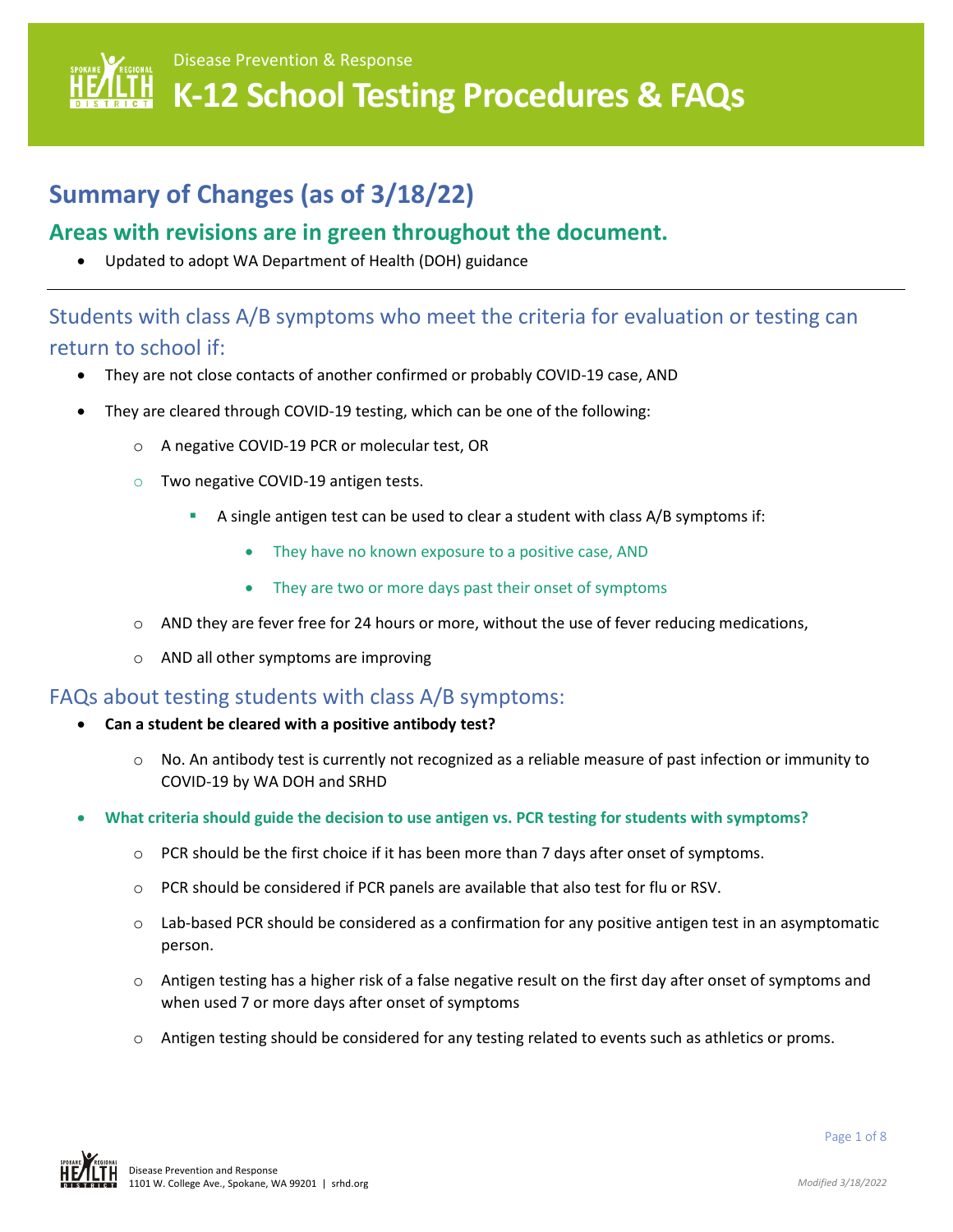#### • **Is there a benefit to using PCR and antigen tests on the same day?**

 $\circ$  Yes - If a student is symptomatic and their positive result would result in a cascade of actions, then it is helpful to test with both PCR and antigen at the same time. A positive antigen test will allow contact tracing to move forward immediately even if the school must wait 1-2 days for the PCR result. The PCR test will provide a reliable confirmation when there is a positive antigen test in an asymptomatic person.

#### • **Does a student need to test if they had a past infection?**

 $\circ$  Yes, test unless all the reported symptoms are due to unresolved COVID symptoms from the student's primary infection. Past infection is proof against quarantine only if the original onset was in the past 90 days and the person has no current symptoms.

#### • **How to interpret conflicting test results:**

- $\circ$  A positive antigen test can be ruled out with a single negative lab-based PCR test collected within 2 days of the positive antigen test. If a PCR test is done after 2 days, then consult with local public health.
- o Consult with local public health if there are concerns about the accuracy of a positive PCR test.
- $\circ$  For any positive test more than 45 days after an initial positive test result, consult with local public health.
- **What does it mean for a person to be considered up to date for their COVID-19 immunizations?**
	- o Follow CDC guidance on who is considered up to date with vaccines: *[Stay Up to Date with Your COVID-19](https://www.cdc.gov/coronavirus/2019-ncov/vaccines/stay-up-to-date.html)  [Vaccines | CDC](https://www.cdc.gov/coronavirus/2019-ncov/vaccines/stay-up-to-date.html)*
- **Does a student or staff who is up to date need to test if they have symptoms?**
	- $\circ$  Yes, they still need to test. Breakthrough disease can occur in persons who are up to date with their COVID-19 immunizations.
	- $\circ$  Up to date persons should still test 5 days after a close contact exposure, even if they do not have symptoms. They should wear a well-fitting mask until they receive a negative test result, or until 10 days after their last exposure if they do not get tested. A higher quality mask such as KN95 or N95 is recommended if available.
	- $\circ$  Up to date students and staff are not subject to quarantine for exposures outside of the home if asymptomatic AND they are participating in testing related to their exposure.
	- o The test chosen can be a single PCR test or a single antigen test.
- **Does the testing recommendation for someone who is considered up to date change if they have an ongoing exposure in a home or another setting?**
	- o In an ongoing exposure situation, such as sharing a household with another COVID-19 case, they should test at baseline, on day 5 after their first exposure, and test again at day 10.

(continued next page)

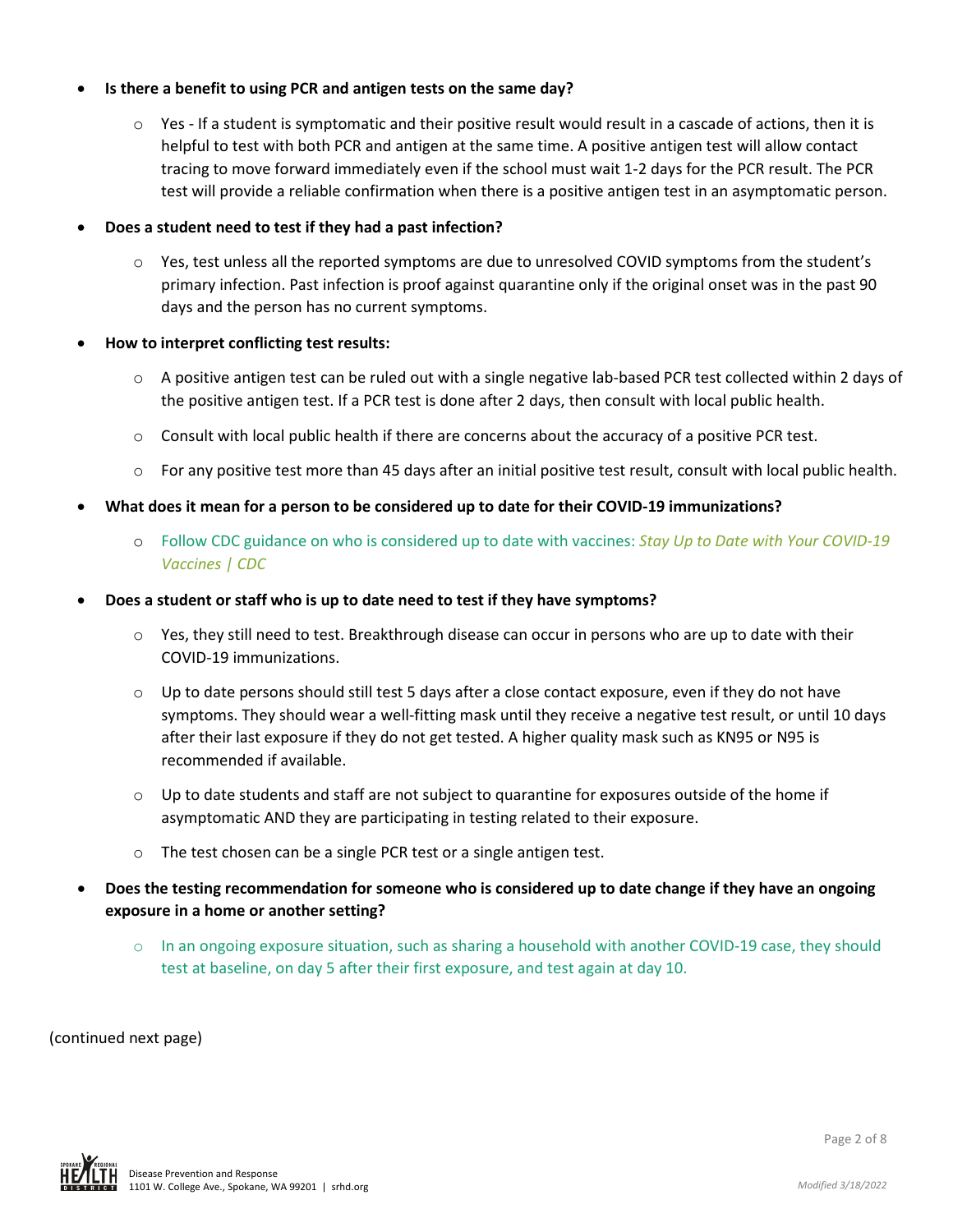# **Surveillance testing in special populations:**

**Surveillance testing is recommended for students or staff in high-risk activities. Surveillance testing is also an option for communities experiencing moderate-to-high transmission.**

- High risk settings include any situation where:
	- o Mask use is poor or non-existent, OR
	- o Physical distancing is difficult to maintain, OR
	- o Participants are at high risk of complications from COVID-19
- Recommended testing frequency:
	- o Twice weekly for high contact indoor sports to include wrestling and basketball, with preference for antigen testing on the competition dates.
	- $\circ$  For other higher risk activities in the performing arts or general surveillance testing, consider testing once per week.
	- $\circ$  Screening testing should be offered to students regardless of vaccination status when community transmission is at moderate, substantial, or high levels. Frequency should be at least once per week, but increased to twice per week if levels of community transmission are trending and/or remain higher.

### FAQs about surveillance testing in special populations:

- **Should people with a past infection participate in surveillance testing?**
	- o Yes, they should participate if their infection was more than 90 days in the past.
- **What happens if someone in a surveillance testing pool has an exposure or has symptoms?**
	- $\circ$  If a person in a surveillance pool has a close contact exposure, then follow the exposure protocol based on their vaccination status.
	- $\circ$  If a person develops symptoms, they should be evaluated under the guidance for people with class A/B symptoms without an exposure.
- S**hould people who have been fully vaccinated participate in surveillance testing?**
	- o Yes, fully vaccinated people should be included in surveillance testing.

(continued next page)

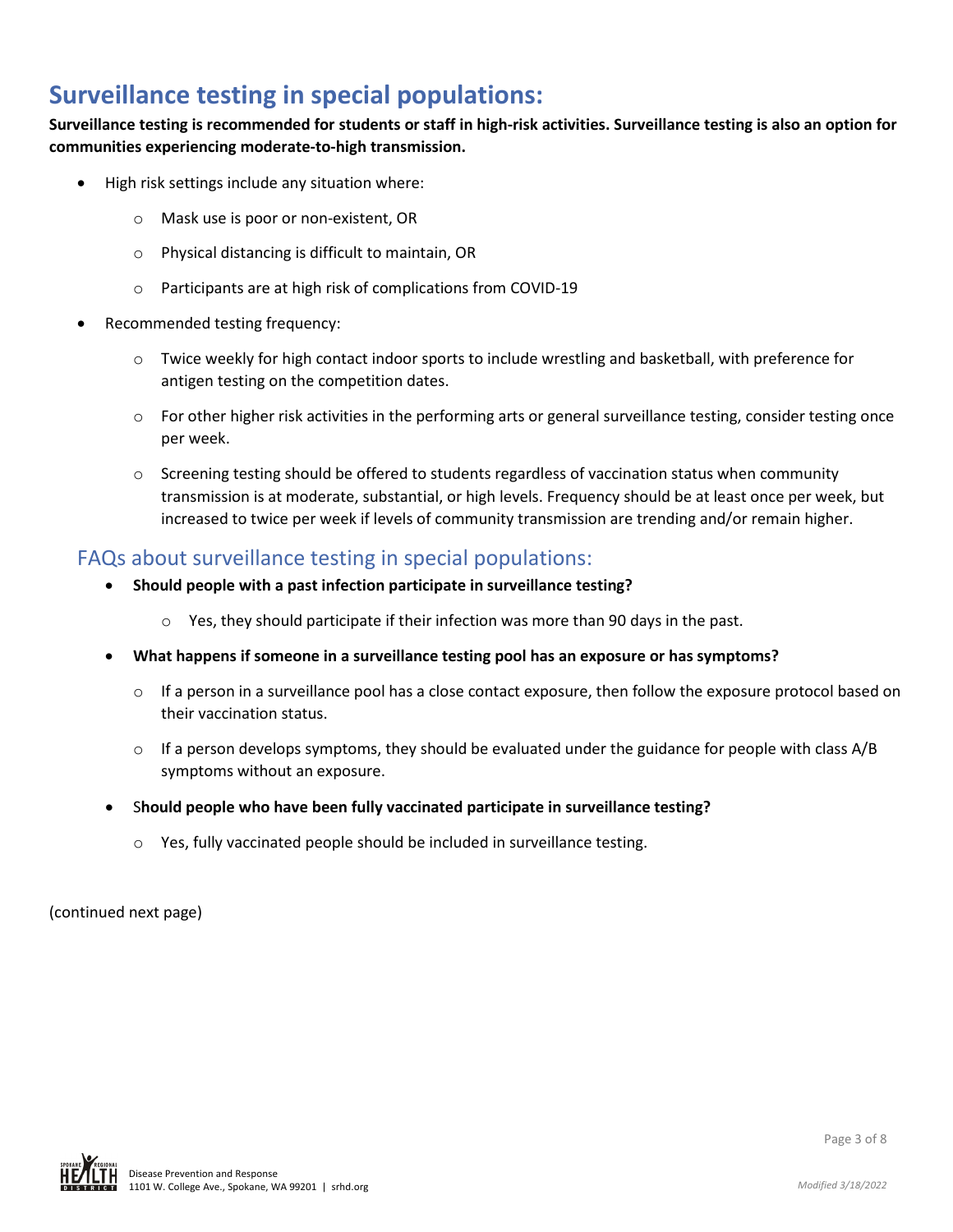# **Event-based testing:**

**Event-based testing is a mitigation measure that can be put in place to allow a moderate or high-risk activity/event to occur.** 

### FAQs for event-based testing:

- **How do schools petition for testing as a mitigation measure?**
	- o Contact Spokane Regional Health District (SRHD) at education@srhd.org to work with one of our epidemiologists or business technical advisors, who can evaluate your current plan against current SRHD and DOH guidance.
- **Which test is preferred for this type of testing, PCR or antigen?**
	- o PCR-based testing is the gold standard but does take 2-3 days to receive results. In many circumstances, it may be preferable to use antigen testing on the day of the event, either alone or in conjunction with PCR testing done 3 days prior to the event.
- **When should testing be done?**
	- $\circ$  Test as close to the event date as possible. Testing more than 3 days prior to the event is not effective and may create a false sense of safety.

# **FAQs about 5-day isolation and quarantine for staff and students:**

- **Does return from isolation at day 5 change based on vaccination status?**
	- $\circ$  No, this guidance applies to people who are not vaccinated as well as those considered to be up to date.

# **Test to Stay as a mitigation measure for low-risk school exposures:**

**Test to Stay is a tool that allows the substitution of one mitigation measure (COVID-19 testing) for another measure (quarantine or distancing) when looking at low risk exposures, so as to allow fewer interruptions with in-person learning.**

- A cohort can be defined as a classroom, bus, sports team, or small group event.
- This guidance does not seek to deny that some low-level risk is present, but instead seeks to mitigate the risk by providing universal scheduled testing during the quarantine period.
- This guidance applies to all exposure settings, in school and in the community, for students and staff.
- This guidance is not prescriptive for participants. Parents can choose to have their child mask or Test to Stay during the 10-day exposure period, allowing their child to remain in attendance at school and to continue to participate in all school activities. It is also possible to combine masking with Test to Stay. If they refuse or are unable to mask or test, then they must quarantine for 10 days.

(continued next page)

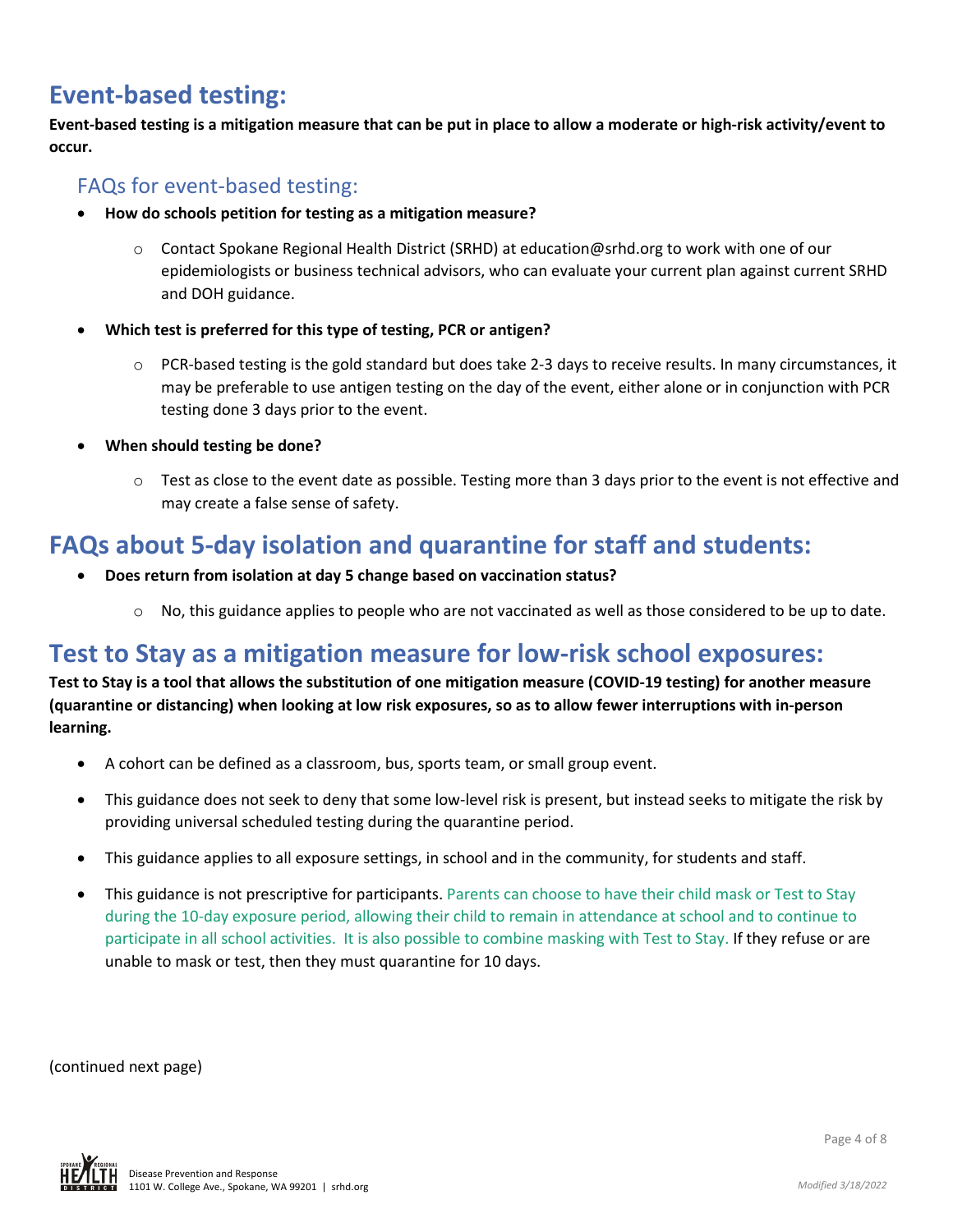## Process Outline for Test to Stay:

- 1. Identify when an individual has a household exposure or a group meets an outbreak threshold and Test to Stay can be used to keep a student or staff person in school.
- 2. Track information on the use of Test to Stay testing with information on the group, index case(s) in that group, number of students who are possibly exposed, and the number of students/staff who could participate in the testing protocol.
- 3. Notify parents of the students in that group of the need for quarantine, the option for Test to Stay testing, and the consent process for school-based testing.
- 4. On the next available school day, do baseline testing of all students participating in Test to Stay testing.
- 5. Conduct another round of testing after the baseline at days 5 and 10 after the exposure.
- 6. Notify SRHD of any positive results in Test to Stay testing. Notification should include:
	- a. Name
	- b. DOB
	- c. Address
	- d. Phone number
	- e. Test collection date
	- f. Test type (PCR or antigen)
	- g. Onset date
	- h. Source of infection
	- i. Reason for enrolling in Test to Stay
- 7. Track the following aggregate data elements from groups that go into the testing protocol:
	- a. Name of class or group
	- b. Date of quarantine threshold (last exposure date)
	- c. Dates when testing occurred
	- d. Number of students tested
	- e. Number of staff tested
	- f. For positives:
		- i. Staff or student
		- ii. Symptoms

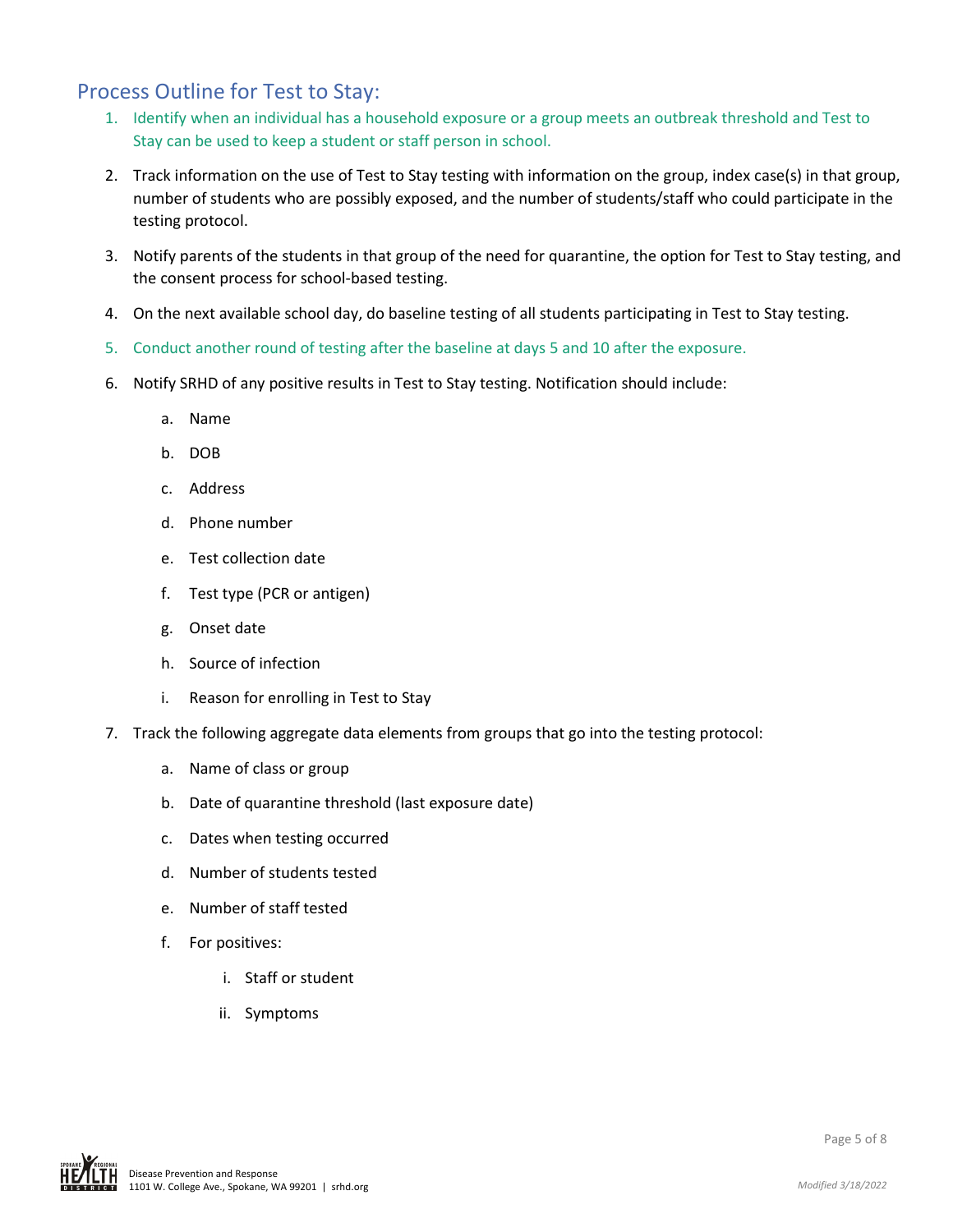### FAQs for Test to Stay as a mitigation measure:

- **Can you use antigen or PCR testing with this protocol?**
	- $\circ$  You can use either PCR or antigen test methods. The preference is to use antigen testing in higher risk settings such as athletics or the performing arts.
- **What is the "**testing **cadence" of this protocol?** 
	- $\circ$  Tests are to be done at baseline, day 5 after exposure, and day 10 after exposure for all scenarios. If a classroom is universally masked while doing Test to Stay, then the day 10 test is not necessary.
- **Can Test to** Stay **be used for children in before or after school childcare?**
	- o Test to Stay can be applied to childcare settings in school district buildings.
- **Does a student have to participate if they have some evidence of past infection or immunity?**
	- o Exceptions to quarantine or Test to Stay are as follows:
		- Individuals who had a previous infection within the last 90 days do not need to quarantine or participate in Test to Stay.
			- Individuals whose infection was more than 90 days ago still have to quarantine or participate in Test to Stay.
			- Positive antibody tests do not get you out of quarantine or Test to Stay.
- **What is the impact of high community COVID-19 incidence rates on Test to Stay?**
	- $\circ$  Spokane is considered to have high community incidence rates when either the 5-12 year old or 13-17 year old age groups are over 300 cases per 100K based on the data in the *[COVID School Age](https://public.tableau.com/app/profile/amy.riffe/viz/CovidSchoolAge/Dashboard1)  [| Tableau Public Dashboard](https://public.tableau.com/app/profile/amy.riffe/viz/CovidSchoolAge/Dashboard1)*
		- When Spokane County is experiencing high incidence rates, the following are in effect:
			- The sibling rule where unvaccinated household members of children with symptoms are also sent home until symptoms are confirmed to be unrelated to COVID-19.
- **What are the criteria for an exposure with Test to Stay?** 
	- o The person, either staff or student, must be asymptomatic; AND
	- o Follow Test to Stay requirements (baseline and day 5 test); AND
	- o Continue to wear a well-fitting mask around others until day 10
- **Are there any caveats or exceptions to Test to Stay with the current guidance for exposure or modified quarantine?** 
	- $\circ$  If resources are limited, persons who are considered up to date on vaccinations do not have to do the baseline test – they are only required to test at days 5 and 10 after the exposure.
	- $\circ$  Applies to all exposures, in and out of school, excluding household exposures.

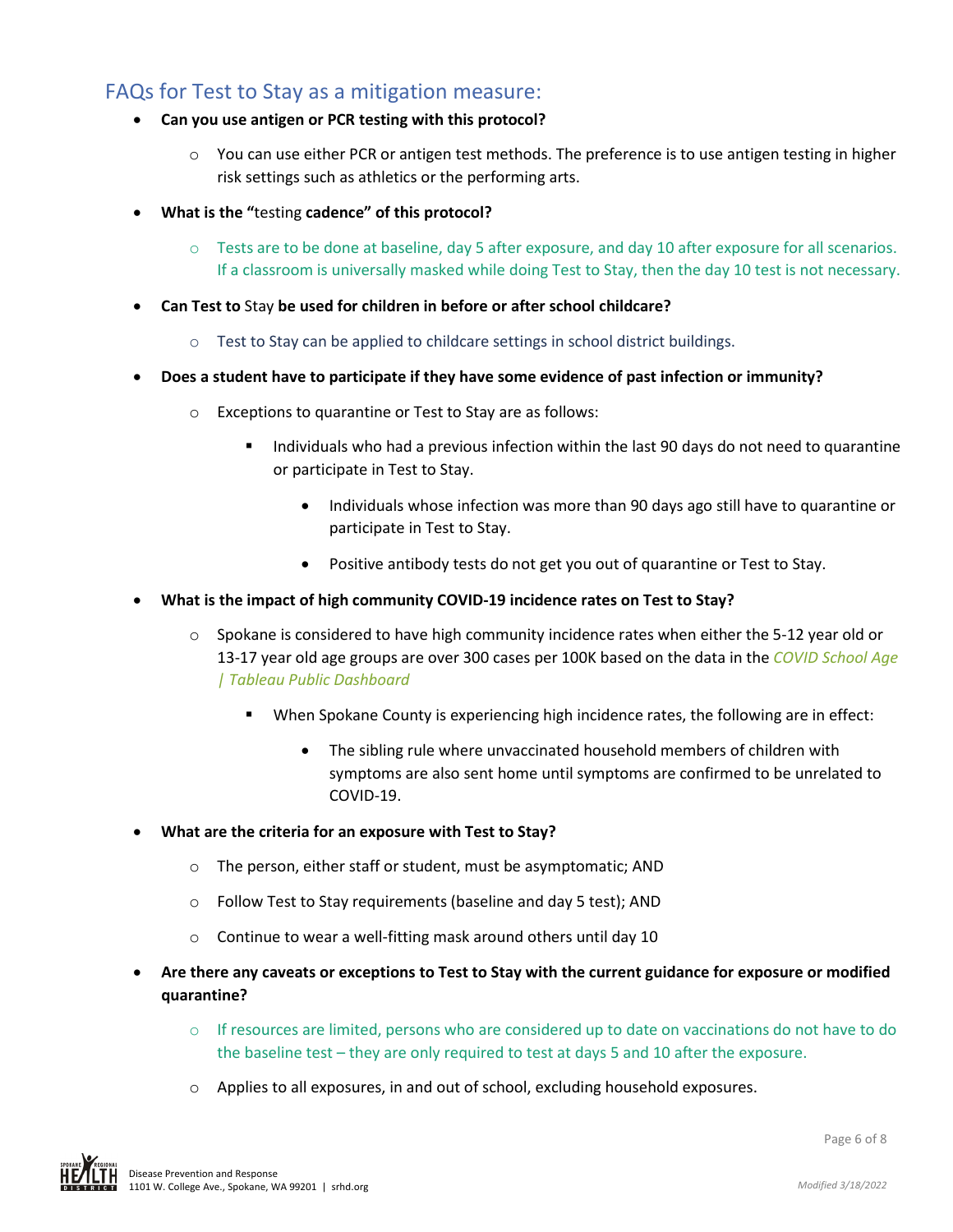#### • **What if parents want to get their child tested outside of the school testing program?**

- $\circ$  We strongly encourage schools to require participation in Test to Stay at their school building. Students testing outside of school increases the administrative burden of this protocol.
- $\circ$  Over the counter (OTC) COVID-19 testing is not ideal for the use in Test to Stay protocol but may be considered when there are testing shortages.
	- See: *[TesttoStayAttestationForm.pdf \(srhd.org\)](https://srhd.org/media/documents/TesttoStayAttestationForm.pdf).*

#### Test to Stay prioritization when resources are constrained:

There may be instances where staffing or testing supplies may constrain the implementation of Test to Stay in schools. Below are some considerations for managing your Test to Stay program while constrained to maximize the benefits of testing in your schools.

- **Antigen testing**
	- o No supply constraints
		- Use for all applications of Test to Stay to minimize in-school attendance while infectious
	- o Moderate supply constraints
		- **Prioritize antigen testing for medically fragile students<sup>[1](#page-6-0)</sup>, athletics, or initial testing of** symptomatic persons
		- Utilize PCR for classroom-based exposures or with exposures with fully vaccinated persons
	- o Severe supply constraints
		- Utilize antigen testing only for staff testing and utilize PCR testing for all other testing
- **Staffing for school-based testing**
	- o No constraints in staffing
		- Use for all applications of Test to Stay to minimize in-school attendance while infectious
		- Allow testing of family members of district students or staff
		- Consider allowing testing of childcare related exposures of facilities within the district
	- o Moderate constraints in staffing
		- Consider quarantine instead of Test to Stay with 2 cases in a class, cohort or team
		- Maintain testing for students with Class A/B symptoms
		- **Maintain testing for settings where there is a higher risk of transmission** and school events

<span id="page-6-0"></span><sup>1</sup> *Medically fragile or high-risk individuals include but are not limited to the following: Cancer, Chronic (kidney, lung, liver) diseases, Cystic Fibrosis, Diabetes (type 1 and 2), Heart Conditions, HIV infections, Immunocompromised (either due to medication or a medical condition), Physical inactivity, Pregnancy, Sickle cell disease or Thalassemia, organ or blood stem cell transplant, Stroke, Cerebrovascular Disease, Tuberculosis. Disabilities that include (Cerebral palsy, Spinal cord injuries, Down syndrome, individuals that need assistance with self-care).*